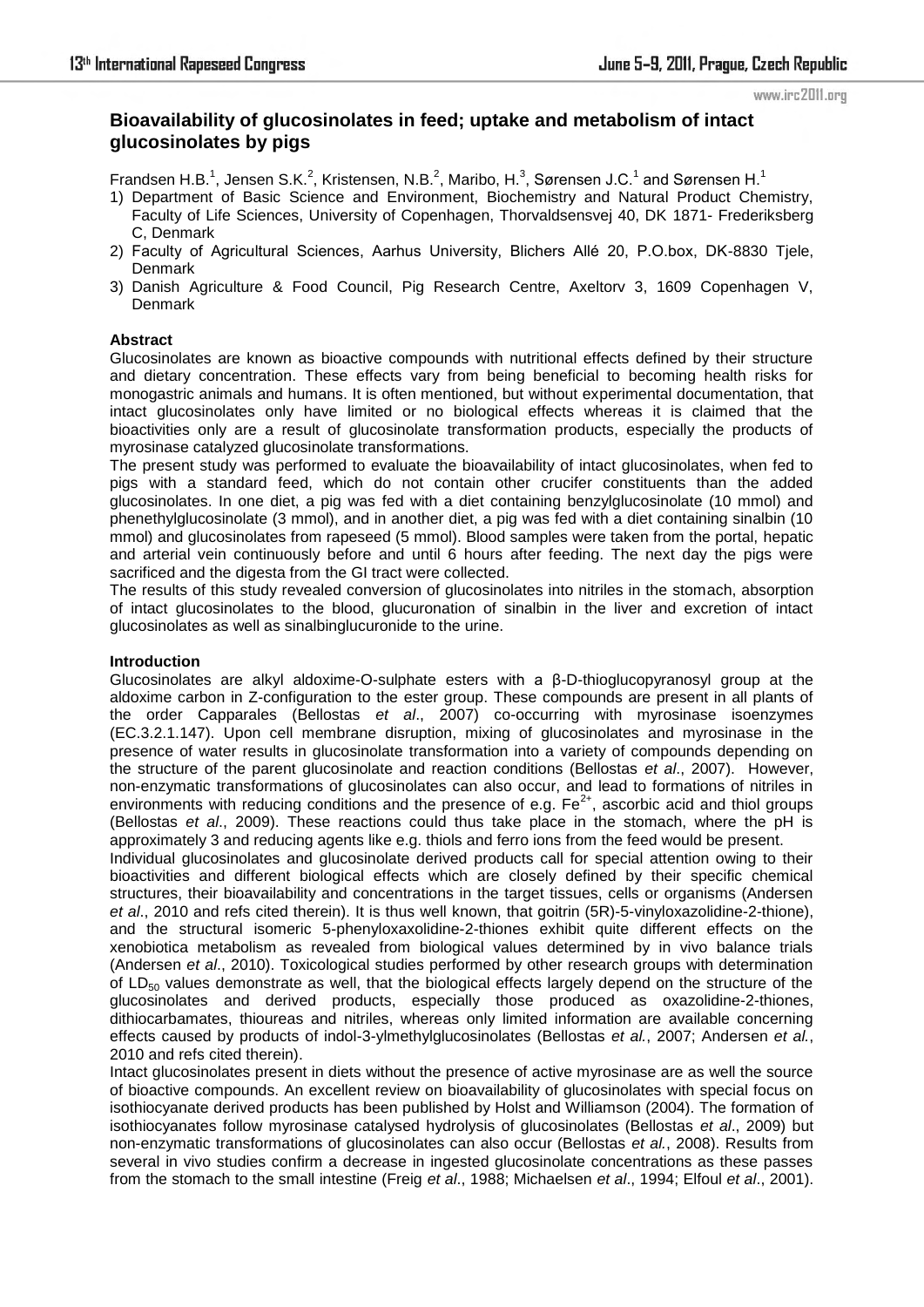### www.irc2011.org

This loss could be due to transformation in the stomach (vide supra) or due to absorption of glucosinolates to the blood from the small intestine. In vitro investigations indicates thus that the glucosinolate transport across the intestine wall is facilitated or passive (Michaelsen *et al*., 1994). Moreover, recent work has been able to confirm the presence of intact glucosinolates in plasma (Song *et al*., 2005; Bheemreddy and Jeffery, 2007; Cwik *et al*., 2010), however in much lower concentrations than found in consumed diets.

The purpose of the present work was a continuation of previously performed studies of the transformation of intact glucosinolates in the digestive tract and to follow the absorption and possible biotransformation of these compounds.

# **Materials and methods**

Two 70 kg pigs (LYxD) with permanent catheters were fed a standard diet; in the diet for pig A benzylglucosinolate (10 mmol) and phenethylglucosinolate (3 mmol) were added, and in the diet for pig B, sinalbin (10 mmol) and glucosinolates from rapeseed (5 mmol) were added. Blood samples were taken from the portal, hepatic and arterial vein continuously before and until 6 hours after feeding, and a urine sample was collected during the day and during sacrification. The next day the pigs were sacrificed and the digesta from the GI tract were collected. The material and methods for analytical work performed on the biological samples has been described elsewhere; preparation of crude extracts, (Sørensen *et al*., 1999), crude extracts analyses by MECC (Bellostas *et al*., 2006) and analysis of desulfoglucosinolates by MECC (Bjergegaard *et al*., 1995).

## **Results and discussion**

In order to follow possible glucosinolate transformation it was chosen to feed one pig with benzylglucosinolate and phenethylglucosinolate, which both contain an aromatic ring, and thus a chromophore which makes the glucosinolates as well as possible produced nitrilles easy to detect with the applied methods. The other pig was fed rapeseed glucosinolates and also sinalbin, which also have the advantage of an aromatic ring.

Crude extracts of digesta from stomach, duodenum, jejunum, ileum, caecum and colon were analyzed by micellar electrokinetic capillary chromatography (MECC). Phenethyl- and benzyl glucosinolates as well as their corresponding nitriles were detected in digesta from stomach and duodenum. In the portal vein sinalbin was detected, and in the hepatic vein it was possible to follow a transformation product which had a similar UV spectrum to that of sinalbin. This product was identified by LC-MS and NMR to be sinalbin glucuronide, corresponding to O-glucuronation of phenols in phase II xenobiotic reactions.

In the urine samples it was possible to detect progoitrin (2.0 µmol/g DM), epiprogoitrin (0.03µmol/g DM), napoleiferin (0.1 µmol/g DM), gluconapin (1.17 µmol/g DM), sinalbin (3.36 µmol/g DM) and sinalbin glucuronide (8.26 µmol/g DM) by MECC, whereas isothiocyanates and other products expected from myrosinase catalysed glucosinolate hydrolyses were not present in agreement with the lack of myrosinases (Bellostas *et al*., 2009).

Methanol-water extracts of plasma and urine samples were purified by column chromatography and on-column desulfated by sulfatase and following desulfoglucosinolates were then analysed by MECC .The plasma from pig A did not contain detectable levels of glucosinolates, but the plasma from the portal vein of pig B did. Over time, starting with 90 min from the feeding time, sinalbin and sinalbin glucuronide could be detected (Figure 1).





Figure 1: Relative content of sinalbin and sinalbin glucuronide in portal vein at different time from feeding time determined by MECC of desulfated samples from anion exchange. Structure of sinalbin glucuronide is shown in the right part of the figure.

Sinalbin glucuronide was thus detected in plasma from the hepatic vein together with minor concentrations of intact sinalbin sampled 1.5 hour after ingestion, and samples taken after 5.5 and 6.5 hours respectively showed increase of 10 and 13 times the concentration of sinalbin.

Similar crude extracts of urine samples were analysed with MECC, and these samples were desulfated on an anionic exchanger. Urine from pig B collected few hours after feeding had a relatively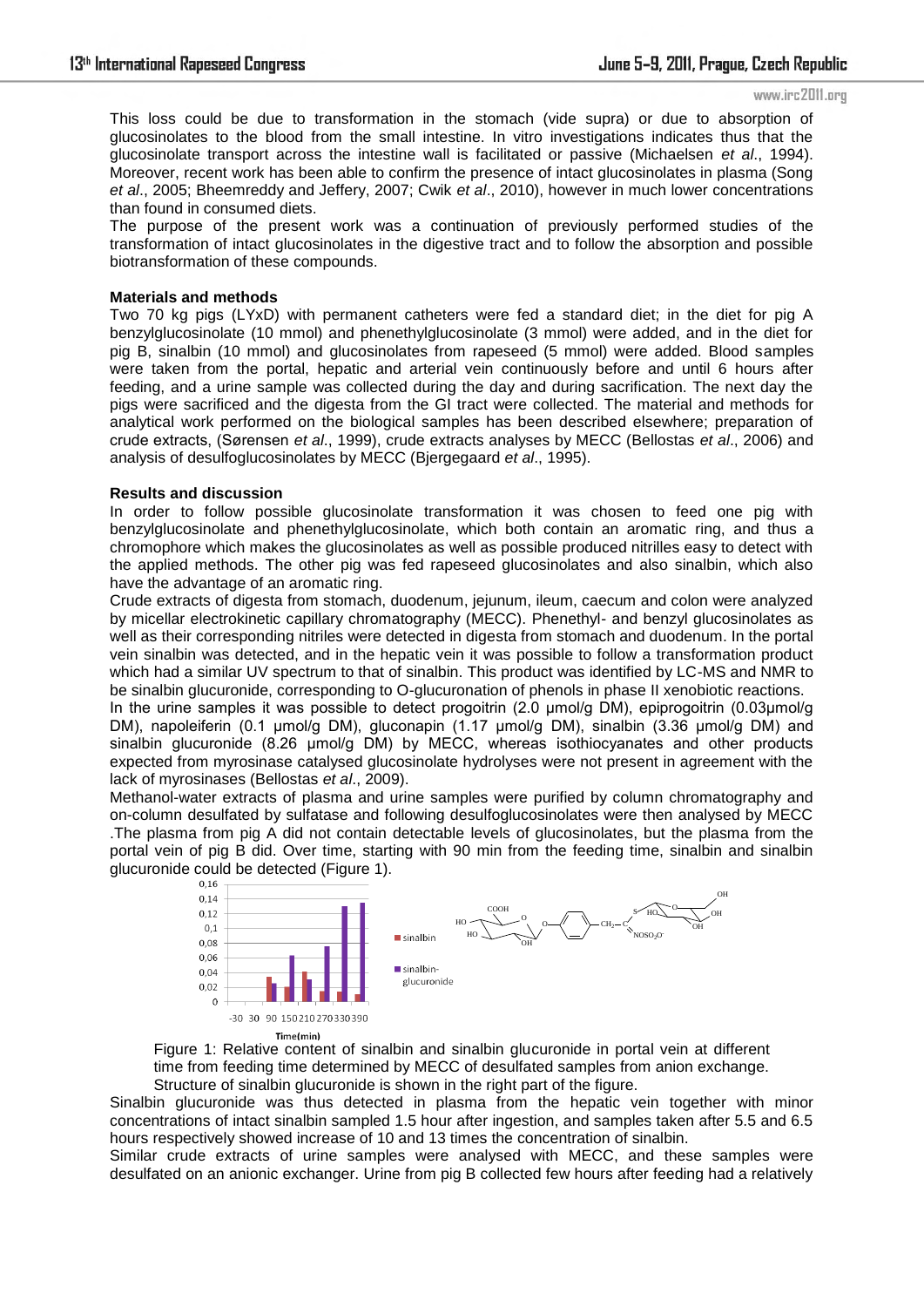www.irc2011.org

high content of progoitrin (2.0 µmol/g DM freeze dried urine), epiprogoitrin (0.03µmol/g DM), napoleiferin (0.1 µmol/g DM), gluconapin (1.17 µmol/g DM), sinalbin (3.36 µmol/g DM) and sinalbin glucuronide (8.26 µmol/g DM) detected by MECC. The results have shown that minor amounts of intact glucosinolates are absorbed via the gut epithelium to the blood which, however, only accumulated the compounds to low concentrations and for a short time. Then the compounds are metabolized and/or excreted with the urine. The results now obtained are in good agreement with other studies (Cwik *et al*., 2010; Song *et al*., 2005). Detection of compounds in plasma and urine should be seen as a balance between absorption rate and excretion, dilution in blood, and metabolism.

Glucosinolates and glucosinolate transformed products have different biological effects depending on the specific chemical structures (Andersen *et al*., 2010). It is well known that goitrin, the myrosinase catalyzed product from progoitrin, has a negative effect on thyroidea, and thus the growth of animals (Bille *et al*., 1983), while epigoitrin from enzyme catalyzed epi-progoitrin does not affect thyroidea, although the biological value is reduced (Andersen *et al*., 2010). The fact that these two compounds, which are structurally identical except for being stereoismers, have different biological effects shows how specific the mechanisms are.

Toxicological studies of LD50 values produced by other groups (refs. cited in Andersen *et al*., 2010) demonstrate that the biological effect very much depend on the structure of the glucosinolate or derived product, especially the enzyme catalyzed transformation products oxazolidine-2-thiones, dithiocarbamates and thioureas, but also nitriles cause an effect on the biological value (Andersen *et al*., 2010). For most glucosinolates a higher concentration of intact glucosinolates are tolerated before reduction in the biological value is seen; compared to experiments where myrosinases were present (Andersen *et al*., 2010). A reduction in the biological value would be associated with absorption of appreciable amounts of bioactive xenobiotics, and it is thus interesting to gain more insight into the possible non-enzymatic transformation of the intact glucosinolates into nitriles e.g. in the stomach, and possible absorption of intact glucosinolates or derived products.

# **Conclusion**

This study revealed conversion of glucosinolates into nitriles in the stomach, absorption of intact glucosinolates to the blood, glucuronation of sinalbin in the liver and excretion of intact glucosinolates as well as sinalbin glucuronide to the urine. Further studies will be focused on investigations of the percentage of non enzymatic transformation in the stomach as well as the bioavailability of glucosinolates, and glucosinolate derived compounds and their biological effects.

# **Acknowledgement**

The Danish Agency for Science, Technology and Innovation (BioRef) and the project Rapeseed Protein for Piglets as well as Danish Pig Production, Axelborg, Copenhagen, are gratefully acknowledged for the financial support of this work.

# **References**

- Andersen K.E, Frandsen H.B., Jensen S.K, Muguerza, N.B., Sørensen A.D, Sørensen J.C, Sørensen, S., and Sørensen H. Glucosinolates in Brassica- health risks but also benefits. In: Bioactive compounds in plants- benefits and risks for man and animals. Ed. A. Bernhoft, ISBN 978-82-7099- 583-7. AIT Otta AS Oslo, *The Norwegian Academy of Science and Letters* (2010)104-124.
- Bellostas N, Sørensen J.C. and Sørensen H. Micellar electrokinetic capillary chromatography Synchronous monitoring of substrate and products in the myrosinase catalysed hydrolysis of glucosinolates. *Journal of Chromatography A* (2006)113:246-252.
- Bellostas N., Sørensen A.D., Sørensen J.C., and Sørensen H. Genetic variation and metabolism of glucosinolates. *Advances in Botanical Research* (2007) 45:369-415.
- Bellostas, N., Sørensen, A.D., Sørensen, J.C. and Sørensen, H. Fe<sup>2+</sup>- catalysed formation of nitriles and thionamides from intact glucosinolates. *J. Natural Products* (2008) 71:76-80.
- Bellostas N. Sørenen A.D., Sørensen J.C. and Sørensen H. Type and concentration of redox reagents influencing nitrile formation upon myrosinae (*Brassica carinata*)-catalysed hydrolysis of glucosibarin. *Journal of Molecular catalysis B-enzymatic* (2009) 57:229-236.
- Bheemreddy R.M. and Jeffery E.H. The metabolic fate of purified glucoraphanin in F344 rats. *J. Agric. Food Chem.* (2007) 55:2861-2866.
- Bille N, Eggum B.O., Jacobsen I., Olsen O. and Sørensen H. The effect of processing on antinutritional constituents and nutritive value of double low rapeseed meal. *Tierphysiol. Tierernährg, u. Futtermittelkde.* (1983) 49:148-163.